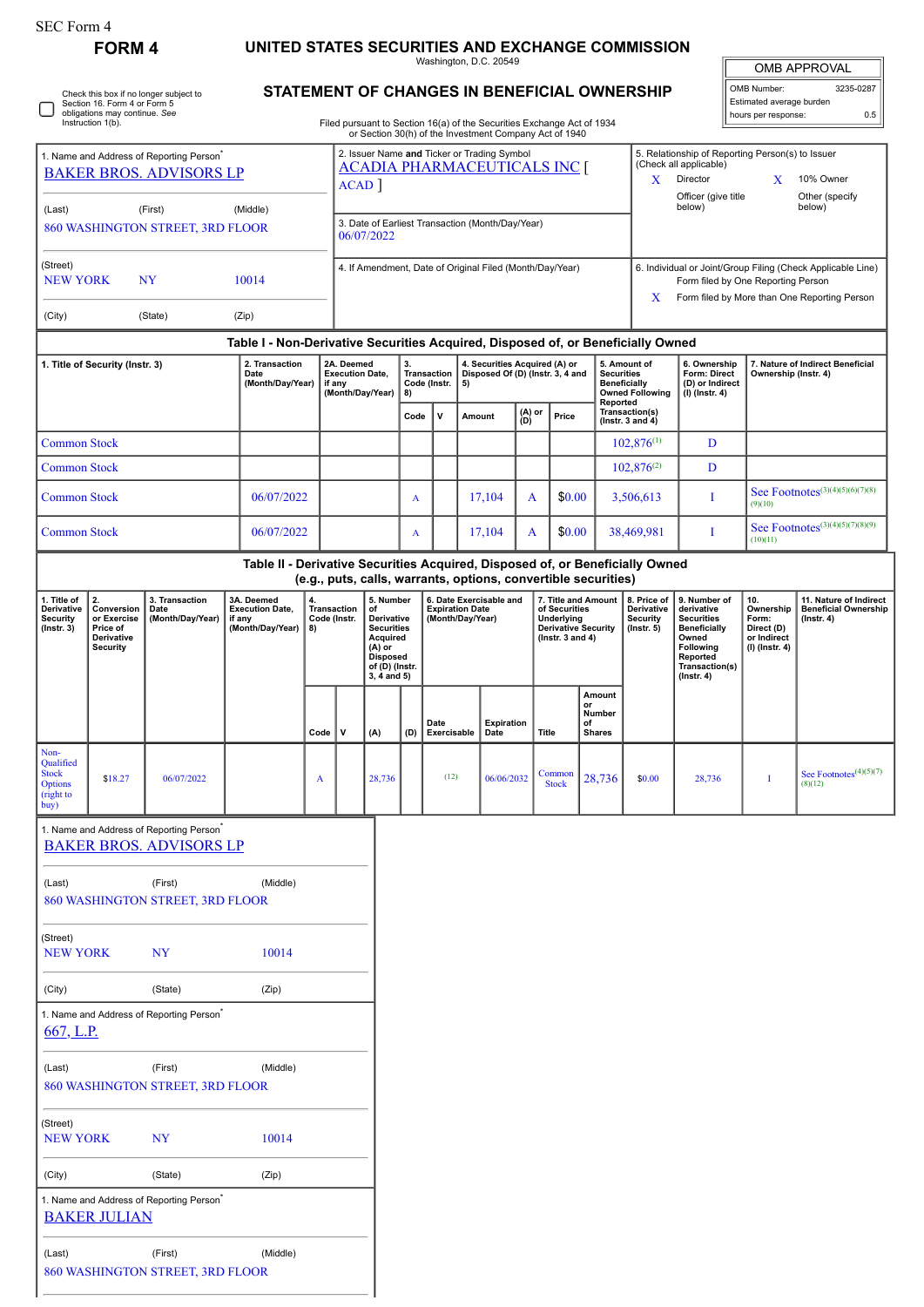| (Street)<br><b>NEW YORK</b>                                                                    | NY                                          | 10014    |
|------------------------------------------------------------------------------------------------|---------------------------------------------|----------|
| (City)                                                                                         | (State)                                     | (Zip)    |
| 1. Name and Address of Reporting Person <sup>®</sup><br><b>BAKER FELIX</b>                     |                                             |          |
| (Last)                                                                                         | (First)                                     | (Middle) |
|                                                                                                | 860 WASHINGTON STREET, 3RD FLOOR            |          |
| (Street)<br><b>NEW YORK</b>                                                                    | NY                                          | 10014    |
| (City)                                                                                         | (State)                                     | (Zip)    |
| 1. Name and Address of Reporting Person®<br><b>Baker Bros. Advisors (GP) LLC</b>               |                                             |          |
| (Last)                                                                                         |                                             |          |
|                                                                                                | (First)<br>860 WASHINGTON STREET, 3RD FLOOR | (Middle) |
| (Street)<br><b>NEW YORK</b>                                                                    | <b>NY</b>                                   | 10014    |
| (City)                                                                                         | (State)                                     | (Zip)    |
| 1. Name and Address of Reporting Person <sup>®</sup><br><b>Baker Brothers Life Sciences LP</b> |                                             |          |
| (Last)                                                                                         | (First)<br>860 WASHINGTON STREET, 3RD FLOOR | (Middle) |
| (Street)<br><b>NEW YORK</b>                                                                    | NY                                          | 10014    |

## **Explanation of Responses:**

1. Common stock ("Common Stock") of ACADIA Pharmaceuticals Inc. (the "Issuer") held directly by Felix J. Baker received from in-kind pro rata distributions without consideration.

2. Common Stock held directly by Julian C. Baker received from in-kind pro rata distributions without consideration.

3. Restricted Stock Units (each an "RSU") payable solely in Common Stock granted to each of Julian C. Baker, a managing member of Baker Bros. Advisors (GP) LLC (the "Adviser GP") and Dr. Stephen R. Biggar, a fulltime employee of Baker Bros. Advisors LP (the "Adviser") on June 7, 2022, pursuant to the Issuer's 2010 Equity Incentive Plan ("Incentive Plan"). The RSUs fully vest on the earlier of June 7, 2023 or the date of the next annual meeting of the Issuer.

4. Julian C. Baker and Dr. Biggar serve on the board of directors of the Issuer (the "Board") as representatives of Baker Brothers Life Sciences, L.P. ("Life Sciences") and 667, L.P. ("667", and together with Life Sciences the "Funds"). Pursuant to the policies of the Adviser, Julian C. Baker and Dr. Biggar do not have any right to any of the Issuer's securities issued as part of their service on the Board and the Funds are entitled to recei

5. Solely as a result of Felix J. Baker's and Julian C. Baker's ownership interest in (i) the general partners of the Funds and (ii) the Funds, Felix J. Baker and Julian C. Baker may be deemed to have an indirect pecuniary

6. After giving effect to the transaction reported herein and as a result of their ownership interest in (i) Baker Biotech Capital, L.P. and (ii) 667, Julian C. Baker and Felix J. Baker each may be deemed to have an indirect pecuniary interest in Common Stock reported in column 5 of Table I directly held by 667, a limited partnership of which the sole general partner is Baker Biotech Capital, L.P., a limited partnership of which the sole gener

7. The Adviser serves as the investment adviser to the Funds. In connection with the services provided by the Adviser, the Adviser receives an asset-based management fee that does not confer any pecuniary interest in the s **RSUs** 

8. Julian C. Baker, Felix J. Baker, the Adviser GP and the Adviser disclaim beneficial ownership of the securities held directly by the Funds except to the extent of their pecuniary interest therein, and this report shall

9. The disclosure of the grant of RSUs reported on this form is the sum of two grants totaling 17,104 shares. The 17,104 shares are reported for each of the Funds as each has an indirect pecuniary interest.

10. Includes beneficial ownership of 18,900 previously issued RSUs payable solely in Common Stock issued to Julian C. Baker and Dr. Biggar in their capacity as directors of the Issuer pursuant to the Incentive Plan of which the Funds may be deemed to own a portion.

11. After giving effect to the transaction reported herein and as a result of their ownership interest in (i) Baker Brothers Life Sciences Capital, L.P. and (ii) Life Sciences, Julian C. Baker and Felix J. Baker each may be deemed to have an indirect pecuniary interest in Common Stock of the Issuer reported in column 5 of Table I directly held by Life Sciences, a limited partnership of which the sole general partner is Baker Brothers Life Sci receive an allocation of a portion of the profits from Life Sciences.

12. 14,368 Stock Options exercisable solely into Common Stock were granted under the Incentive Plan to each of Julian C. Baker and Dr. Biggar in their capacity as directors of the Issuer. The Stock Options with a strike an  $2032$ 

## **Remarks:**

Julian C. Baker, a managing member of Baker Bros. Advisors (GP) LLC, the sole general partner of Baker Bros. Advisors LP, and Dr. Stephen R. Biggar, a full-time employee of Baker Bros. Advisors LP are directors of ACADIA Pharmaceuticals Inc. (the "Issuer"). For purposes of Section 16 of the Securities Exchange Act of 1934, as amended, the reporting persons are deemed directors by deputization by virtue of their representation on the board of directors of the Issuer.

| By: Baker Bros. Advisors LP,        |            |
|-------------------------------------|------------|
| Name: Scott L. Lessing, Title:      | 06/09/2022 |
| President /s/ Scott L. Lessing      |            |
| Baker Bros. Advisors LP, Mgmt.      |            |
| Co. and Inv. Adviser to 667, L.P.,  |            |
| pursuant to authority granted by    |            |
| Baker Biotech Capital, L.P., GP     | 06/09/2022 |
| to 667, L.P. Name: Scott L.         |            |
| Lessing, Title: President /s/ Scott |            |
| L. Lessing                          |            |
| /s/ Julian C. Baker                 | 06/09/2022 |
| /s/ Felix J. Baker                  | 06/09/2022 |
| By: Baker Bros. Advisors (GP)       | 06/09/2022 |
| LLC. Name: Scott L. Lessing         |            |